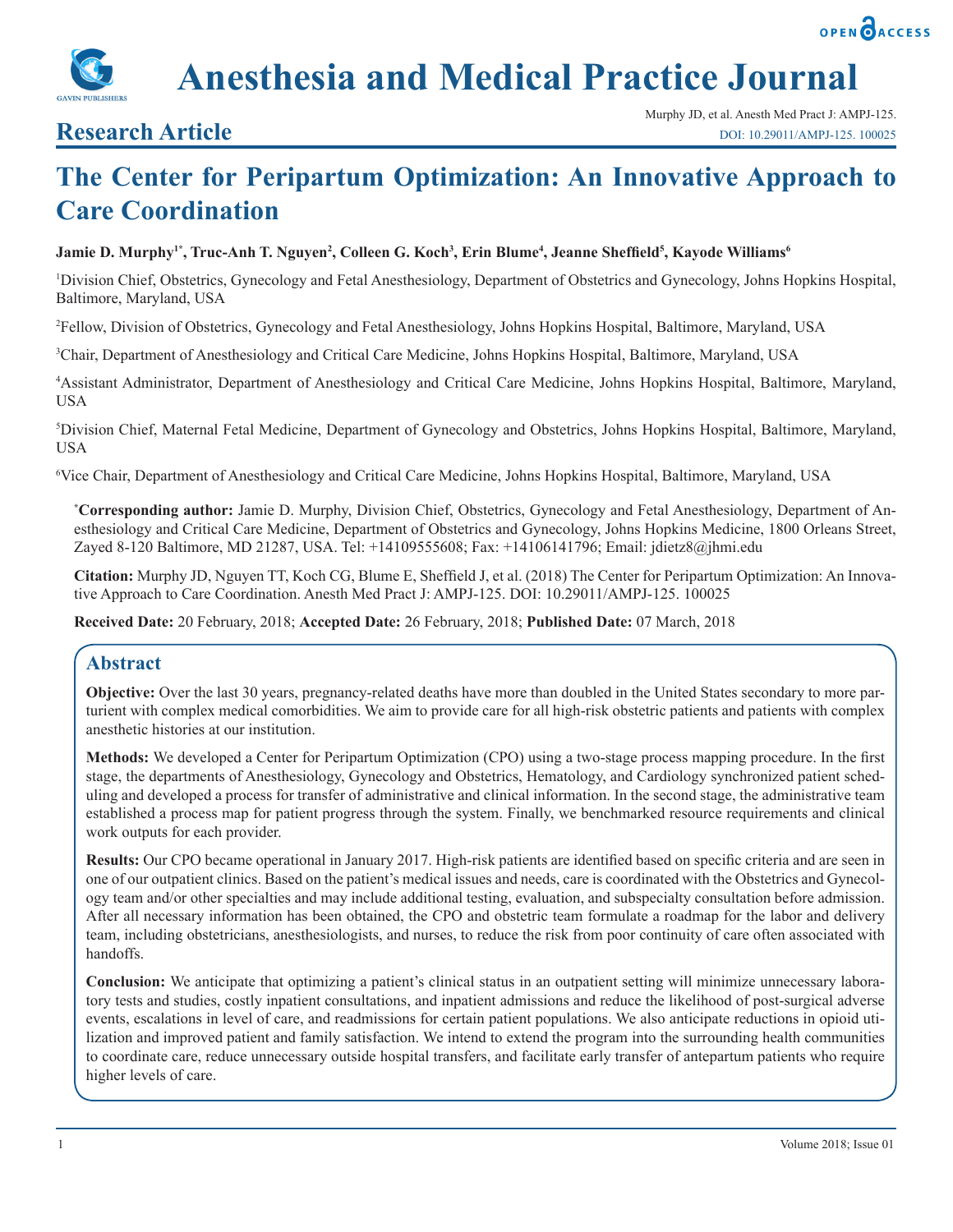#### **Introduction**

Over the last 30 years, pregnancy-related deaths have more than doubled in the United States, from 7.2 per 100,000 live births in 1987 to 28 per 100,000 live births in 2013 [1]. Reasons for this overall increase are unclear; however, investigations have shown an increase in the number of pregnancies complicated by chronic health conditions [2]. Recently, Molina and colleagues<sup>1</sup> reported that maternal mortality is higher in the United States than in most high-income countries such as Canada (11 maternal deaths per 100,000 live births in 2013). The authors postulated that the most important cause of these findings may be the changing demographic and clinical characteristic of pregnant women, including increasing maternal age at first birth and changing prevalence of obesity, hypertension, and diabetes.<sup>[1](https://docs.google.com/document/d/1Lnn8rcqb6Lm-9HBRHTaEy4laLBVwSrf8yLiWhVgQMuE/edit#heading=h.30j0zll)</sup> Hypertension, diabetes, heart disease, neurologic conditions, and bleeding disorders can be exacerbated and are often difficult to manage in conjunction with the physiologic changes associated with pregnancy [3].

Traditionally, anesthesiologists have not seen their obstetric patients before their labor admission, and they seldom collaborate with obstetric colleagues to contribute to care coordination. It has been recommended that parturient, especially those with high-risk pregnancies, undergo antenatal anesthesia consultation to address options for delivery and peripartum comorbidity management. These clinic visits prove beneficial to the parturient, obstetrician, and anesthesiologist [3-5] by serving as a venue for patient education, improving preparation, and enabling providers to develop a coordinated care plan. A recent article by Shatalin and colleagues reported that among 241 patients who went to an anesthesia antenatal high-risk consult clinic, 95% had their delivery management carried out as planned [6]. However, worldwide, the concept of coordinated care through high-risk antenatal anesthesia clinics has not been broadly adopted. A survey of practice in the United Kingdom revealed that only 30% of obstetric practices had dedicated antenatal high-risk pre-evaluation [7], and in the United States, only 38% of respondents had an obstetric anesthesia clinic at their institution. Notably, most patients were referred to the anesthesia clinics by obstetricians [8].

Preoperative consultation for high-risk patients before general surgery is common and has shown benefits for patient education in regard to perioperative medication and comorbidity management and expectations of perioperative pain and health-related quality of life in the post-recovery phase. Additional benefits include improved patient satisfaction [9] and optimization of communication between anesthesiologists and surgeons regarding patient care [10- 12]. Though the benefits of perioperative consultation clinics in the general surgical population have been demonstrated in many studies [7,10,13-19], no care model has yet focused on mitigating peripartum morbidity, reducing mortality risk, and enhancing care coordination in high-risk obstetric patients. It is challenging even to define what constitutes a "high-risk" obstetric patient. The

National Institute of Child Health and Development defines a highrisk pregnancy as "one that threatens the life of the mother or the fetus" [20]. To address areas for improvement and coordination at the Johns Hopkins Hospital, the Division of Obstetric Anesthesia and the Department of Gynecology and Obstetrics created a unique coordinated care model designed to identify high-risk obstetric patients and ensure comprehensive peripartum care planning. Our Center for Peripartum Optimization (CPO) is a comprehensive multidisciplinary clinic with the primary goal of improving care coordination and peripartum outcomes for our high-risk obstetric patients.

#### **Methods**

Phase I of the Johns Hopkins Hospital's CPO was initiated in January 2017 with the goal of reaching 100% of high-risk obstetric patients with one or more conditions detailed in the inclusion criteria (Table 1) and those with a history of complications associated with prior anesthetic agents. Phase II extended the program into the Johns Hopkins Health System community by providing multidisciplinary consultation services to high-risk obstetric patients in an effort to partner in care coordination, reduce unnecessary outside hospital transfers, and facilitate early transfer of antepartum patients who require higher levels of care.

| Condition                                                                           | <b>Examples</b>                                                                                                                                                                  |
|-------------------------------------------------------------------------------------|----------------------------------------------------------------------------------------------------------------------------------------------------------------------------------|
| Complex spine<br>pathologies                                                        | Scoliosis, vertebral fusion, disc disease, spinal<br>canal defects, neuropathies, nerve disease                                                                                  |
| Neurological<br>pathology                                                           | Cerebral ischemia, tumor, increased intracranial<br>pressure, cerebral vascular disease                                                                                          |
| Cardiac disease                                                                     | Congenital, valvular, pulmonary hypertension,<br>cardiomyopathy, ischemic disease, arrhythmia                                                                                    |
| Pulmonary<br>disease                                                                | History of pulmonary embolism, interstitial lung<br>disease, severe asthma, cancer                                                                                               |
| Morbid obesity                                                                      | Obstructive sleep apnea, equipment considerations                                                                                                                                |
| Hematologic<br>disorders<br>Cancer                                                  | Thrombophilias, coagulopathies, patients on<br>anticoagulation                                                                                                                   |
| Abnormal<br>placentation                                                            | Previa, accreta / increta / percreta                                                                                                                                             |
| Anesthetic<br>concerns                                                              | Airway abnormalities, history of adverse<br>anesthetic reactions or experiences (e.g., recall,<br>anaphylaxis)                                                                   |
| Fetal therapy<br>patients<br>requiring<br>specialized<br>management<br>Chronic pain | Ex Utero Intrapartum Treatment (EXIT),<br>Fetoscopic Endotracheal Occlusion (FETO),<br>Twin-To-Twin Transfusion Syndrome (TTTS),<br>Percutaneous Umbilical Blood Sampling (PUBS) |

**Table 1:** High-risk conditions that warrant a Center for Peripartum Optimization consultation.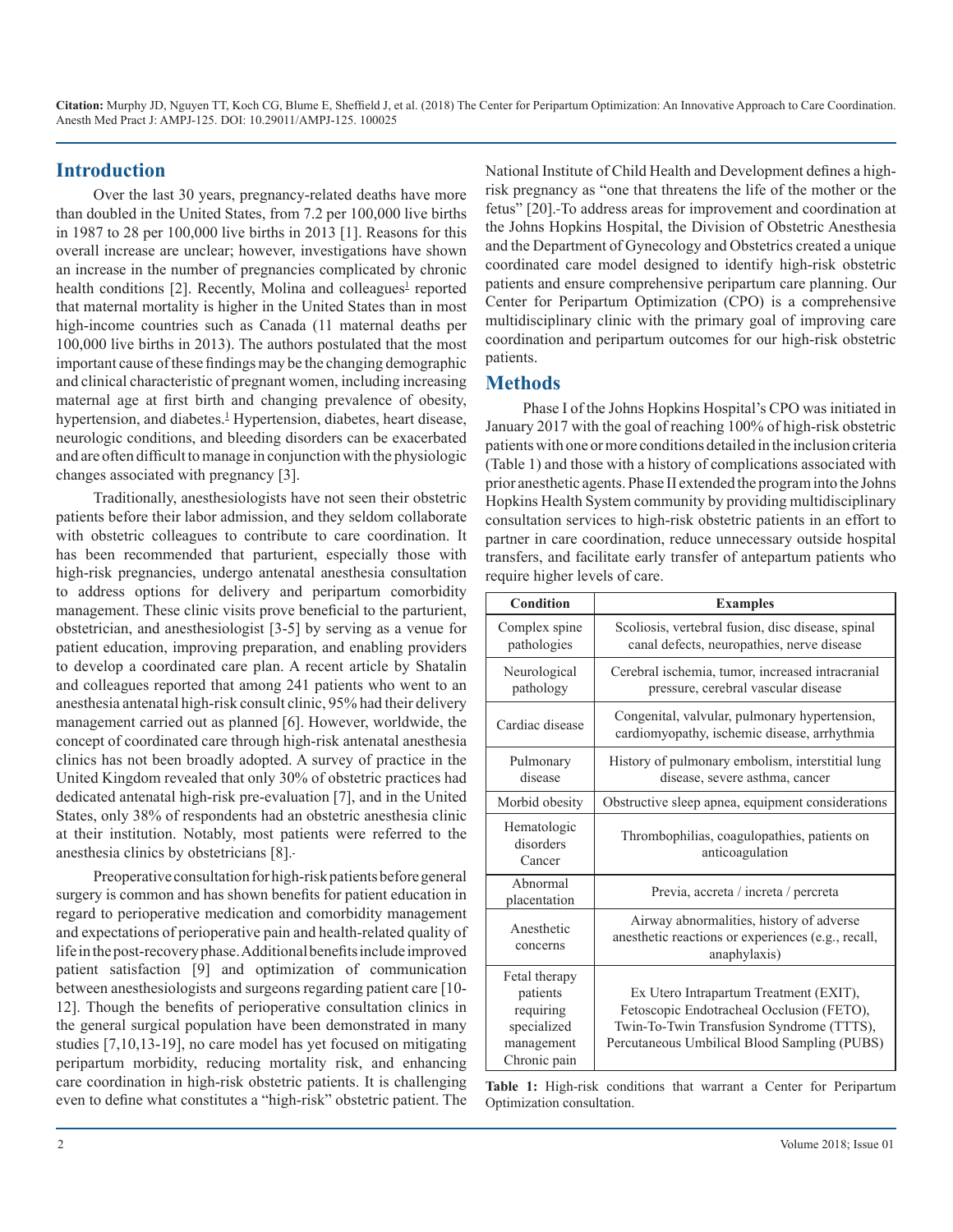From the beginning, we understood that developing a peripartum operational clinical practice would require a collaborative cross-functional and multidisciplinary approach. From an operations management standpoint, we were able to determine how projected patient volumes in the outpatient clinic (ambulatory) setting were key to ensuring financial viability (Table 2).

| <b>Outcome Metrics</b>                      | <b>Definition / Measurement Tool</b>             |
|---------------------------------------------|--------------------------------------------------|
| Tailored coordinated care<br>plan developed | EPIC data                                        |
| Hospital transfers                          | Patient-specific EPIC data                       |
| Peri- and postpartum<br>adverse events      | Patient-specific EPIC data                       |
| Intensive care unit<br>admission            | Patient-specific EPIC data                       |
| Opioid use/pain                             | Patient specific entries -EPIC                   |
| Length of hospital stay                     | Hospital finance/health insurance claims<br>data |
| Patient satisfaction                        | HCAHPS scores; patient satisfaction<br>surveys   |
| Cost of hospital care                       | Hospital finance/health insurance claims<br>data |
| Hospital readmissions                       | Hospital finance/health insurance claims<br>data |

**Table 2:** Outcome measurements and measurement tools for the Center for Peripartum Optimization HCAHPS*,* Hospital Consumer Assessment of Healthcare Providers and Systems.

Our approach involved a two-stage process mapping procedure. The first stage required administrative collaboration across several departments (Anesthesiology, Gynecology and Obstetrics, Hematology, and Cardiology) to synchronize patient scheduling and develop a process for transfer of administrative and clinical information (Figure 1).



**Figure 1:** Multidisciplinary collaboration for coordinated management of the high-risk obstetric patient. CPO, Center for Peripartum Optimization; EHR, electronic health record.

This stage provided an overview of the process of synchronized patient care that involved a cyclical processing of the patient by each specialist/department (i.e., a process in which the patient cycles sequentially from one specialist to the next based on care needs). The second stage required the administrative team to establish a process map for patient travel from "check-in to checkout to admission" (Figure 2).



**Figure 2:** Operational workflow for the Center for Peripartum Optimization. EMR, electronic medical record; MFM, Maternal Fetal Medicine.

For this stage, we outlined the serial processing of the patient within the multidisciplinary outpatient (ambulatory) clinic setting (i.e., the patient moves serially from the obstetrician to the obstetric anesthesiologist in the same clinic setting and eventually to day of hospital admission) [21].

After our two-stage process mapping exercise, we benchmarked resource requirements and clinical work outputs for each provider for Phase I, we determined that the clinic would require one obstetric anesthesiologist and one exam room for two sessions (one session = 4 hours) per day. Our obstetric colleagues provided the clinic space, registration staff, and medical staff for Phase I. With those resources in place, the Anesthesiology Department's administrative team conducted a financial analysis to include a break-even on number of consults to be seen per twosession clinic day.

The Anesthesiology Department's administrative team worked closely with Obstetrics administration on logistical details of setting up the clinic within the Johns Hopkins Electronic Health Record. Technical considerations included setting up the provider (to include 2 days' Epic Care Ambulatory training), provider schedule, and consult note templates, and establishing billing areas that would route to the correct billing department.

One month before the clinic's launch, we instituted marketing campaigns on multiple platforms: advertisements on hospital-wide television monitors, printed flyers, and brochures. The Division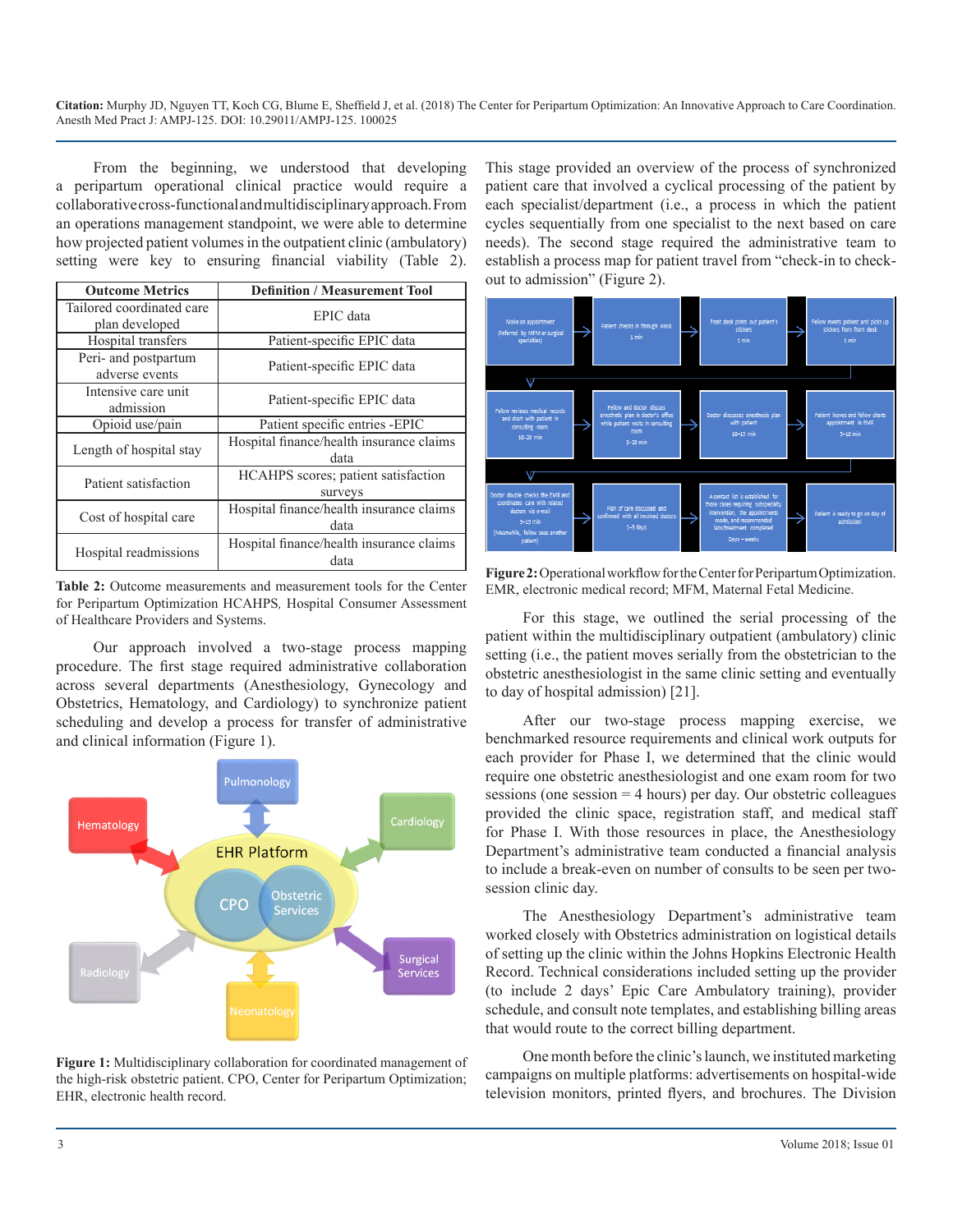Chief of Obstetric Anesthesiology and departmental administrators shared the printed flyers and brochures with the obstetricians and perioperative administration, who disseminated information via e-mail to their distribution lists. These lists included obstetricians, specialty surgeons, and general surgeons. We held meetings with the medical office coordinators who schedule for the surgeons and the Anesthesiology Preoperative Evaluation Center to promote a seamless referral to the CPO. To maximize efficiency and patient convenience, we decided to offer the clinic three full days a month on days corresponding with the high-risk obstetric clinical services.

The development of an electronic medical records platform to facilitate real-time communication between providers was key to enabling the coordination of care between the remote team members. All information, including treatment received and the peripartum care plan, is documented in the electronic medical records, clearly identified, and readily accessible by the labor and delivery team at the time of delivery. We established a contact list for those cases requiring subspecialty intervention, the appointments made, and recommended treatment completed prior to admission for delivery.

Of note, no validated assessments are available to identify patients at high risk for complications related to delivery. The CPO is in the process of implementing a peripartum screening tool designed to not only identify at-risk patients but to stratify and triage those patients to ensure timely and efficient evaluation and coordination of intrapartum and postpartum care plans. In addition, patients are identified through both direct referral and screening mechanisms. We deployed universal screening tools and processes to identify patients appropriate for preoperative clinic visits, testing, phone calls, and virtual education. We utilized obstetric and fetal therapy clinic visits and virtual communications to optimize expectations and planning for delivery. Moreover, we utilized preoperative screening, visits, and virtual communications to optimize postpartum care, expectations, and pain management.

#### **Results**

The CPO consultation service provides the obstetric anesthesiologist an opportunity to review the medical record and antepartum obstetric plan. With this information, he/she develops a tailored peripartum anesthetic and comorbidity management plan and facilitates the triage of patients who are in need of further testing, imaging, or consultative services.

The CPO model collocates care in the same outpatient clinic setting as the obstetric services. Once the obstetric anesthesia team has evaluated the patient, the anesthesiologist discusses patientcentered peripartum plans with the obstetricians and determines the required steps for patient optimization and specialty resource requirements. If additional subspecialty consultation is needed,

it is scheduled at that clinic visit. Once all appropriate medical information is synthesized, the anesthesiologist develops a coordinated plan and informs the nursing coordinators to ensure that plans of care are within the expertise of the labor and delivery staff. Communication is efficiently achieved through the electronic medical record or Health Insurance Portability and Accountability (HIPPA)-protected email system. When large-scale coordination of multiple disciplines is required, a formal multidisciplinary conference is convened to ensure effective coordination of care. In all cases, the obstetricians, obstetric anesthesiologist, and nursing providers collaborate to develop a safe and effective peripartum care plan. Though collaboration begins in the outpatient clinic setting during antepartum evaluation, the team seamlessly transitions to the labor and delivery setting for intrapartum and postpartum management.

Although guidelines exist for comorbidity management of specific medical conditions, special consideration is necessary when applying management protocols to the high-risk obstetric patient. For example, parturient physiology changes with each phase of pregnancy. In addition, practitioners need to carefully consider the influence of medications, anesthetic choice, and management strategies on the fetus.

## **Peripartum Planning**

Patients are referred to the CPO directly by obstetric and surgical providers. They are identified based on the presence of high-risk comorbidities and are triaged based on gestational age, proximity to delivery date, and complexity of comorbidities. In most cases, patients are scheduled for consultation after viable gestational age has been achieved. For our institution this has been defined as 24 weeks and beyond. The exceptions to this rule include obstetric patients who need no obstetric surgical clearance or fetal therapy, and patients whose disease process is severely impacted by the physiologic changes of pregnancy prior to viability and for whom termination of pregnancy or peri viable delivery may be warranted for maternal indications.

For those obstetric patients who require evaluation for no obstetric surgery, the CPO evaluates the patient and coordinates services, including obstetrics evaluation when necessary, fetal monitoring, postoperative evaluation, and monitoring and counseling for anesthesia and pregnancy.

## **Risk Assessment, Optimization, and Care Coordination**

Based on the presenting complaint, patients are evaluated for antepartum, intrapartum, and postpartum risk. Plans of care are focused on anticipating risk and optimizing medical status before delivery. Once the patient has been evaluated, the CPO in direct collaboration with the obstetric team forms a coordinated plan of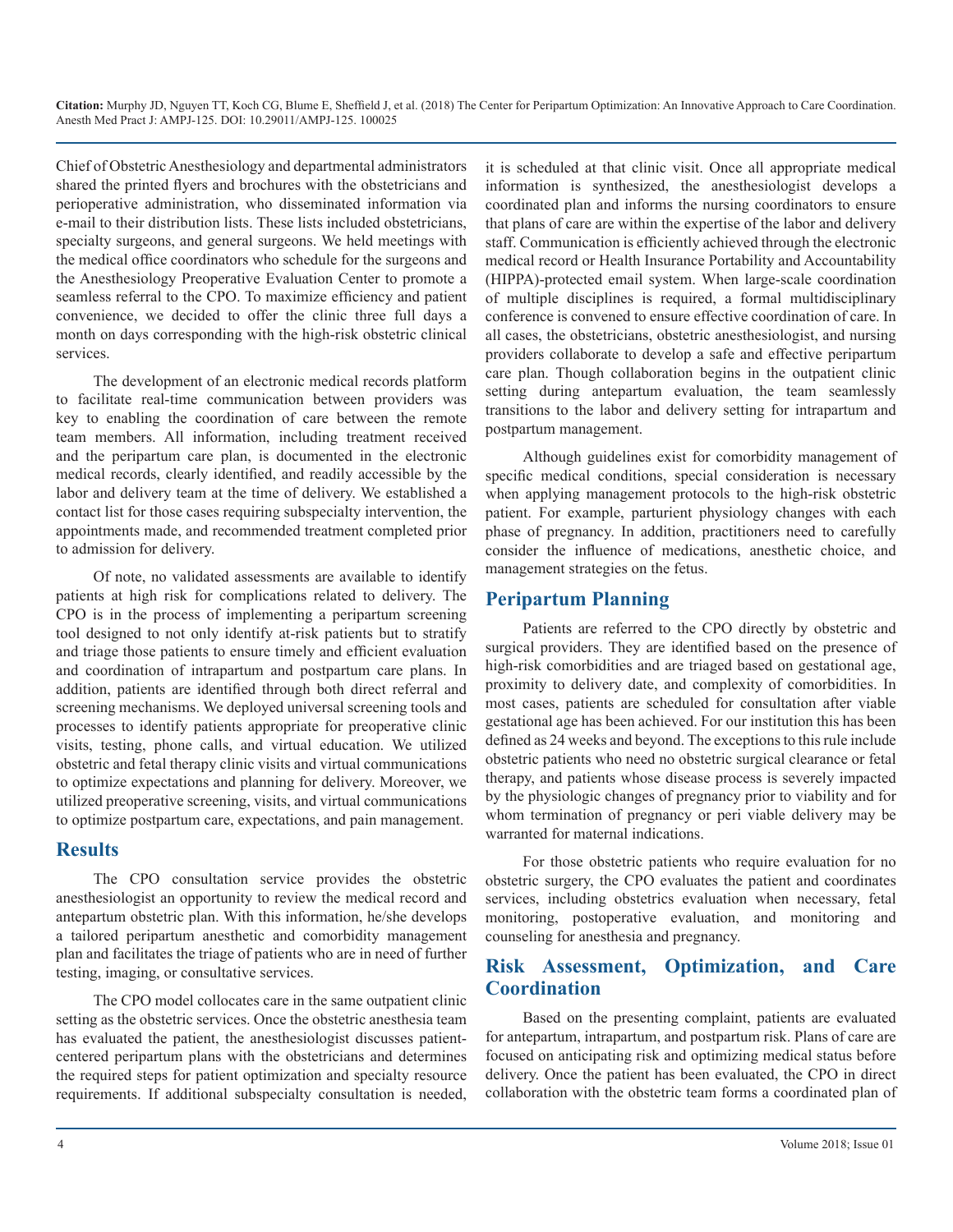care. The plan addresses not only the anesthetic management in the intra- and postpartum periods but also develops approaches to minimize potential harm in anticipation of potential complications and risk. This detailed coordinated care plan serves as a roadmap for the labor and delivery team including the obstetricians, anesthesiologists, and nurses. The plan is meant to not only minimize redundant work and testing, but also provide an effective summary of findings and consultative recommendations. Moreover, having a plan in place alleviates the risk associated with the poor continuity of care often encountered on labor and delivery units, where providers sign off in shifts and care plans may not be communicated clearly between the outpatient providers and the labor and delivery team. The care plan should provide guidance but should not limit providers or commit them to absolute management decisions.

#### **Discussion**

The obstetric care setting is a unique clinical environment in that medical necessity involves a wide range of providers, including obstetricians, obstetric anesthesiologists, obstetric and perinatal nurses, neonatologists, and, not infrequently, subspecialty medical and surgical disciplines. These multidisciplinary teams provide care in the in-patient setting at the time of delivery. The focus is on intrapartum management, including obstetric emergencies, as measured by team assessment tools such as the Multidisciplinary Obstetric Simulated Emergency Scenarios (MOSES) and Perinatal Emergency Team Response Assessment (PETRA) [22-24]. To our knowledge, no coordinated outpatient multidisciplinary obstetric teams currently exist.

The CPO is a novel concept because it involves a multidisciplinary team that coordinates longitudinal care among all stakeholder providers: from inpatient and outpatient antepartum settings to intrapartum and postpartum inpatient settings. The CPO is also unique with respect to goals of care in that it is intended to minimize peripartum risk through ongoing collaborative prenatal care of coexisting chronic diseases.

The interface of the CPO with patients and their families early in the gestational course allows for optimal patient care coordination and adds value. The CPO model has the potential to reduce healthcare waste from unnecessary laboratory tests, imaging studies, consultations, emergency triage, and inpatient admissions. Furthermore, by anticipating the patient's comorbidity and optimizing her clinical status before admission, practitioners can reduce the likelihood of postsurgical adverse events, escalations in level of care, intensive care unit admission, prolonged length of stay, hospital readmissions, and prolonged neonatal ICU length of stay for certain patient populations. Lastly, advanced planning and optimization of health status prior to delivery allows for provision of intrapartum and postpartum care that engages the patient and her family, enables optimization of peripartum pain management

that could potentially reduce opioid utilization, improves patient and family satisfaction, and reduces patient complaints and future liability claims.

To optimize patient safety and minimize costly urgent transfers of care, it is important to objectively identify resource availability within the hospital system. Based on the patient's medical status, risk assessment, and resource availability, a plan is devised to ensure safe intrapartum and postpartum management. Such a plan is critically important for patients who may require higher levels of care or advanced resources in the intrapartum or postpartum periods. Although our center is based in a large academic hospital with vast resources, our hospital system includes numerous community hospitals and satellite referral centers. Those community-based hospital systems have limited resources with regard to anesthesia providers, specialized in-house physicians, intensive care units, blood bank, interventional radiology, cardiac surgery, and more. Availability of these resources requires special consideration before delivery and is important in peripartum planning. Coordination of resources and planning is essential to ensuring appropriate and timely transfers, and avoiding late or unnecessary transfers of care.

Appropriate outpatient consultation and medical optimization should decrease hospital admission for unanticipated medical decompensation and improve medical status at the time of delivery. Furthermore appropriate planning and medical optimization decreases medical complications and exacerbations of comorbidities, thereby decreasing hospital length of stay and escalations to higher levels of care (i.e., intensive care unit) [24]. For these reasons the team defines success as reductions in hospital length of stay, cost of admission, and number of ICU admissions (Appendix A). Measuring clinical significance of this innovative model will involve the development of clinical metrics to measure impact on medical morbidity and mortality as well as financial implications of medical optimization, healthcare resource utilization, and patient satisfaction.

#### **Conclusion**

Because of increases in morbidity and mortality in the United States, we have implemented a new and innovative approach to coordinating care with the goal of improving maternal outcomes and adding value to our patients, families, and hospital. The CPO partners with our obstetricians and serves as a facilitator for coordinated care efforts. Our institution has a unique opportunity to provide a critical and coordinating role in the care and delivery of complicated high-risk obstetric patients within the hospital system and the surrounding community. With the success of this pilot, our next goal is to improve methods of identifying patients and classifying high-risk maternal indicators to capture 100% of our high-risk population.